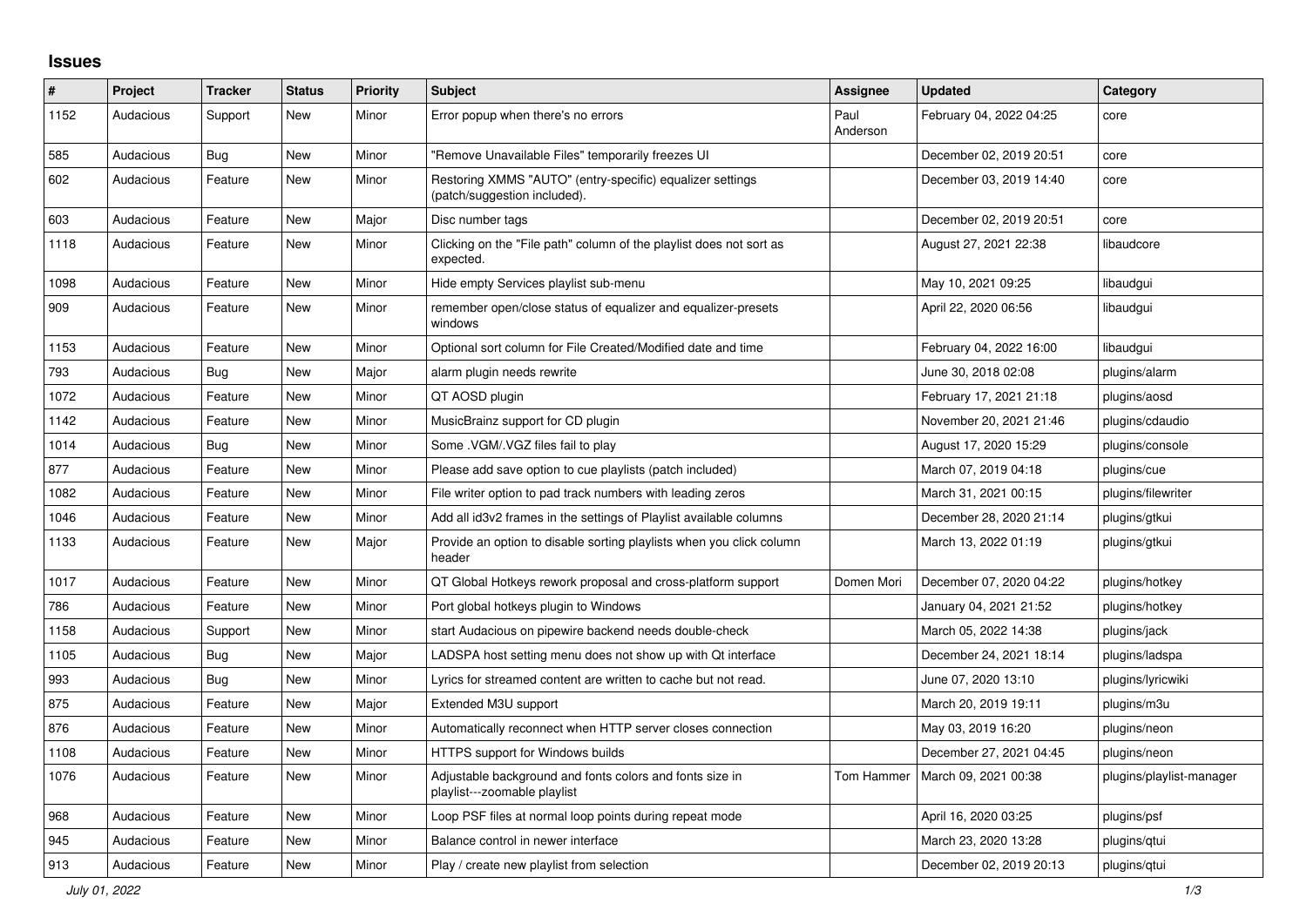| #    | Project   | <b>Tracker</b> | <b>Status</b> | <b>Priority</b> | <b>Subject</b>                                                                                      | Assignee       | <b>Updated</b>           | Category            |
|------|-----------|----------------|---------------|-----------------|-----------------------------------------------------------------------------------------------------|----------------|--------------------------|---------------------|
| 1106 | Audacious | <b>Bug</b>     | <b>New</b>    | Minor           | Could not communicate with last.fm: Error in the HTTP2 framing layer.                               |                | June 15, 2021 21:30      | plugins/scrobbler2  |
| 429  | Audacious | Feature        | New           | Minor           | Please enable scrobbling to libre.fm in Scrobbler 2.0                                               |                | September 02, 2019 10:35 | plugins/scrobbler2  |
| 943  | Audacious | Feature        | New           | Minor           | Being able to add several folders to the library, and arrange that<br>Audacious recognizes symlinks |                | March 23, 2020 15:41     | plugins/search tool |
| 1088 | Audacious | Feature        | <b>New</b>    | Minor           | plugin: status icon: ADD option to select tray mouse Middle Click action                            |                | April 11, 2021 12:05     | plugins/statusicon  |
| 969  | Audacious | Feature        | New           | Minor           | streamtuner plugin: Please add column-sortability, or at least sort<br>alphabetically by 1st column |                | June 16, 2020 09:54      | plugins/streamtuner |
| 975  | Audacious | Bug            | New           | Minor           | Segfault/leak on exit with streamtuner enabled                                                      | Ariadne Conill | May 01, 2020 00:17       | plugins/streamtuner |
| 859  | Audacious | <b>Bug</b>     | <b>New</b>    | Minor           | wsz skins cannot be used on Windows                                                                 |                | January 01, 2020 02:48   | win32               |
| 1101 | Audacious | Feature        | <b>New</b>    | Major           | Please add media shortcut keys for Windows 10                                                       |                | December 03, 2021 16:31  | win32               |
| 998  | Audacious | Feature        | New           | Trivial         | aacgain in aac / r128 in opus                                                                       |                | June 01, 2021 10:44      |                     |
| 1148 | Audacious | Feature        | New           | Minor           | Save the dimensions of the open-file dialogue window                                                |                | January 18, 2022 14:43   |                     |
| 1151 | Audacious | Feature        | New           | Minor           | Load balance XSPF tracks with multiple location URIs                                                |                | January 28, 2022 19:10   |                     |
| 1093 | Audacious | Feature        | New           | Minor           | Make the Song Dialog (Qt) window wider by default                                                   |                | May 17, 2021 15:36       |                     |
| 1095 | Audacious | Feature        | <b>New</b>    | Minor           | Ctrl + $Z$ / R to undo / redo changes to playlist                                                   |                | May 07, 2021 18:42       |                     |
| 1099 | Audacious | Feature        | <b>New</b>    | Minor           | Per-track ReplayGain shouldn't be enabled by default                                                |                | May 09, 2021 13:41       |                     |
| 1096 | Audacious | Feature        | New           | Minor           | Calculate and show selection stats in the status bar                                                |                | May 10, 2021 03:06       |                     |
| 1097 | Audacious | Feature        | <b>New</b>    | Minor           | Replace the volume button with a horizontal scale                                                   |                | May 17, 2021 00:21       |                     |
| 873  | Audacious | Feature        | New           | Minor           | Optionally make "previous track" restart current track                                              |                | June 08, 2021 22:55      |                     |
| 1154 | Audacious | Support        | <b>New</b>    | Minor           | Playlist column Headers                                                                             |                | March 06, 2022 16:06     |                     |
| 1160 | Audacious | Feature        | New           | Minor           | Ogg Opus support for streams                                                                        |                | March 11, 2022 18:09     |                     |
| 1164 | Audacious | Support        | New           | Minor           | Wheel mouse on tray icon do not change volume / context windows do<br>not appear (with cover)       |                | March 19, 2022 13:17     |                     |
| 1170 | Audacious | Feature        | <b>New</b>    | Minor           | Playback mode button                                                                                |                | April 22, 2022 16:01     |                     |
| 500  | Audacious | Feature        | New           | Minor           | fullscreen album art                                                                                |                | April 08, 2020 19:17     |                     |
| 1058 | Audacious | Feature        | New           | Minor           | Allow changing the language/locale in settings                                                      |                | January 30, 2021 18:11   |                     |
| 784  | Audacious | Bug            | New           | Minor           | Audio jumps at the start of some tracks when playing CUE+TTA files                                  |                | April 10, 2018 02:46     |                     |
| 1119 | Audacious | Feature        | New           | Minor           | ADD ability to silence internet radio timeout Error dialog popup                                    |                | July 31, 2021 18:36      |                     |
| 1116 | Audacious | Feature        | New           | Minor           | feature request: miniview mode with QT or GTK interace                                              |                | February 08, 2022 06:53  |                     |
| 956  | Audacious | Feature        | New           | Minor           | Stream to chromecast                                                                                |                | January 11, 2021 01:19   |                     |
| 864  | Audacious | Feature        | New           | Minor           | Drag/drop songs into playlists displayed in the Playlist Manager                                    |                | October 29, 2019 02:14   |                     |
| 955  | Audacious | Feature        | New           | Minor           | Enqueue option                                                                                      |                | April 09, 2020 03:54     |                     |
| 870  | Audacious | Feature        | New           | Minor           | View > Show Playlist and View > Show Playback Controls                                              |                | November 15, 2021 22:48  |                     |
| 883  | Audacious | Feature        | New           | Minor           | Consider adding USF plugin                                                                          |                | April 07, 2021 01:00     |                     |